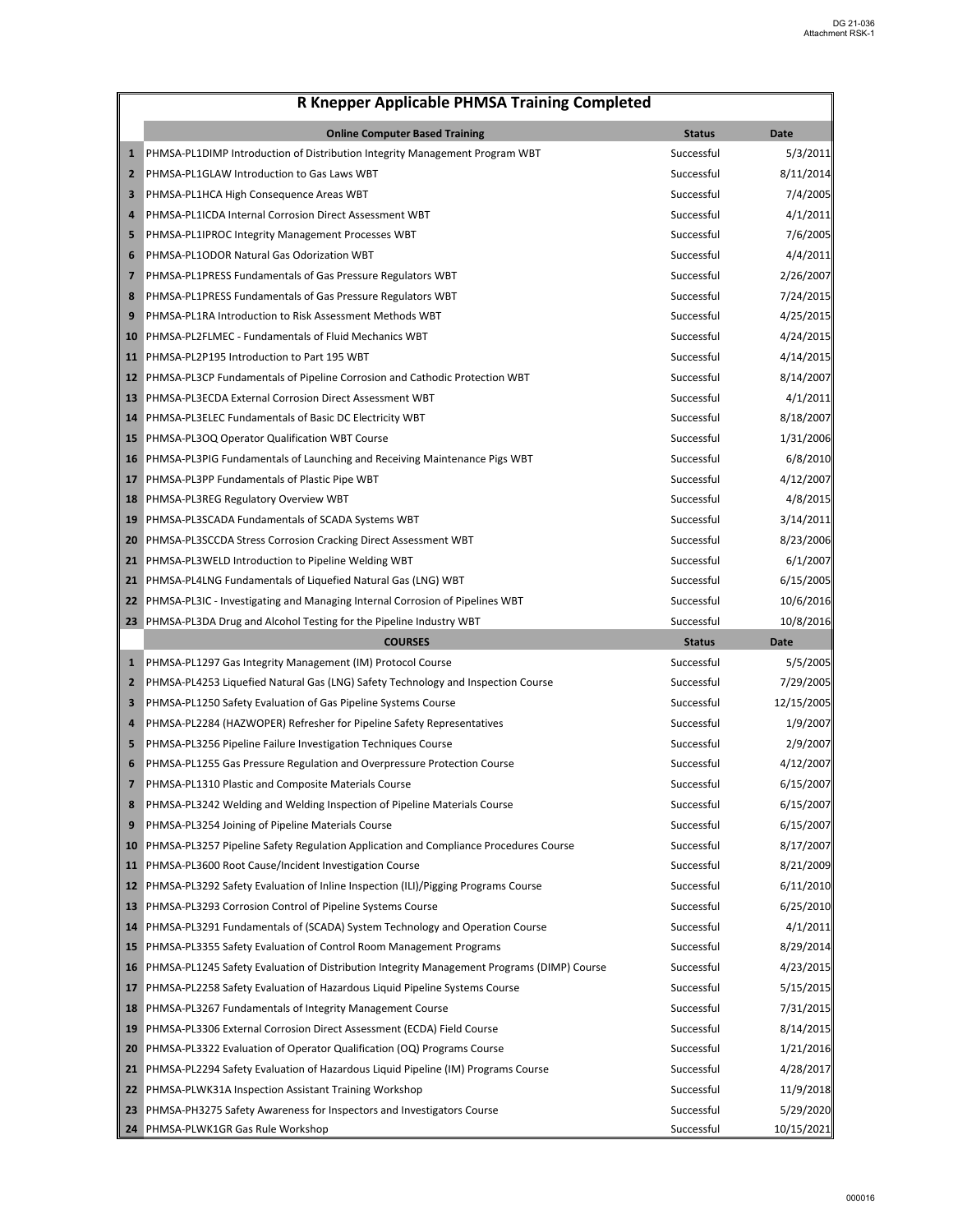#### DW 04-048

City of Nashua, New Hampshire Petition For Valuation Pursuant To RSA 38:9

## DG 08-048

Unitil Corporation and Northern Utilities Natural Gas Joint Petition for Approval for Stock Acquisition

## DG 11-040

National Grid USA, et al, Joint Petition for Authority to Transfer Ownership of Granite State Electric and EnergyNorth Natural Gas, Inc. to Liberty Energy Utilities Corp.

## DG 11-106

National Grid, Cast Iron/Bare Steel Replacement Program Results

## DG 11-196

Unitil Corporation and Northern Utilities, Inc Show Cause Proceeding

## DG 13-149

EnergyNorth Natural Gas, Inc. d/b/a Liberty Utilities, Inc. 2013 Cast Iron/Bare Steel Replacement Program Results

#### DG 14-041

Liberty Utilities (EnergyNorth Natural Gas) Corp. d/b/a Liberty Utilities 2014 Cast Iron/Bare Steel Replacement Program Results

## DG 14-155

Liberty Utilities (EnergyNorth Natural Gas) Corp. and Iberdrola USA Enterprises, Inc., Joint Petition for Authority to Transfer Ownership of New Hampshire Gas Corporation to Liberty Utilities (EnergyNorth Natural Gas) Corp.

#### DG 15-104

Liberty Utilities (EnergyNorth Natural Gas) Corp d/b/a Liberty Utilities, 2015 Cast Iron/Bare Steel Replacement Program Results

DG 15-121 Northern Utilities, Inc., Request for Hearing on Notices of Violations PS1501NU and PS1502NU

DE 15-459 Northern Pass Transmission LLC, Petition to Commence Business as a Public Utility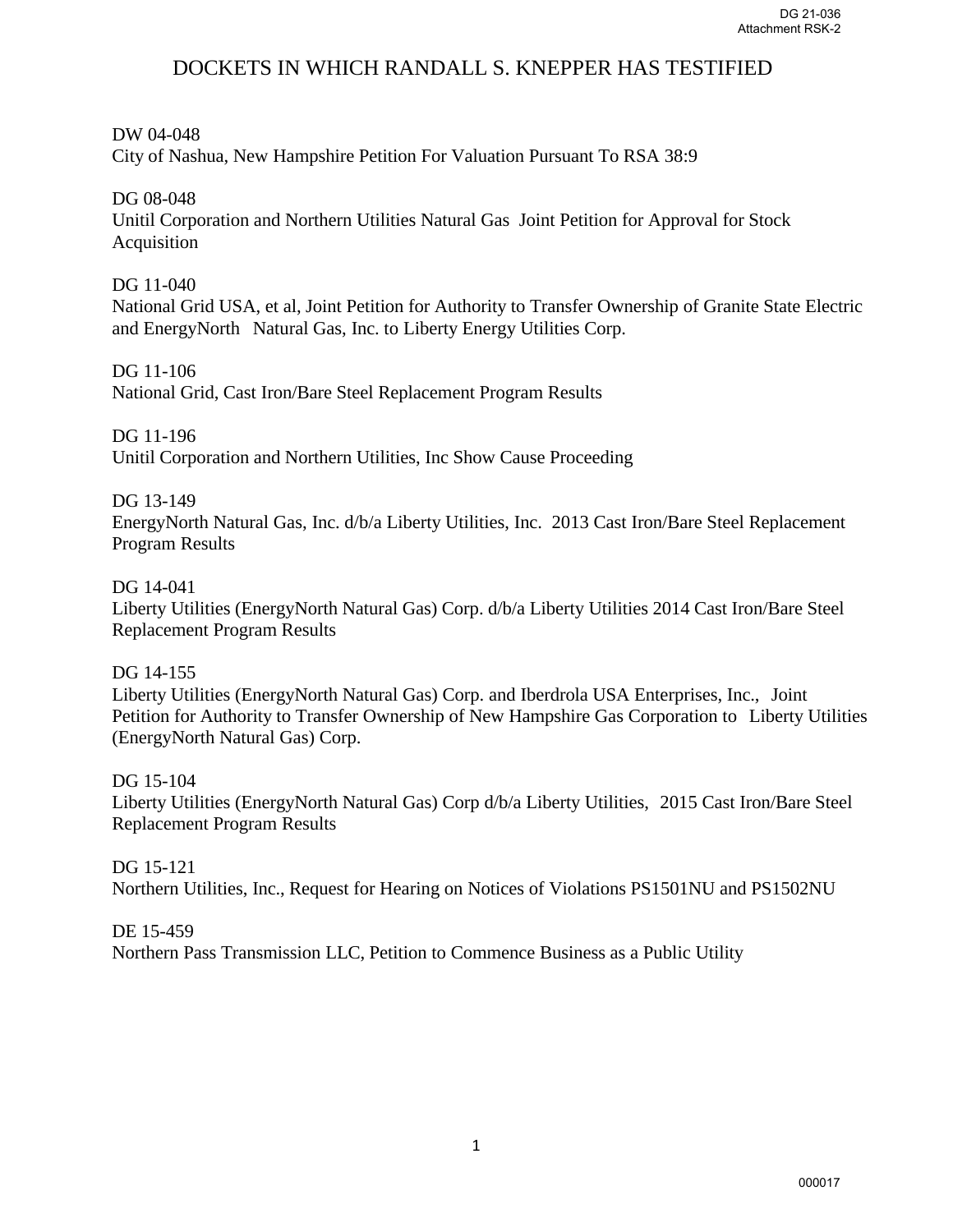## DE 15-460

Northern Pass Transmission LLC, Petition to Cross Public Waters in Pittsburg, Clarksville, Stark, Lancaster, Dalton, Bethlehem, Franconia, Easton, Plymouth, Woodstock, Ashland, Bridgewater, New Hampton, Hill, Bristol, Franklin, Northfield, Concord, Pembroke, Allenstown and Deerfield

#### DE 15-461

Northern Pass Transmission LLC, Petition to Cross Land Owned by the State in Stark Northumberland, Lancaster, Dalton, Bethlehem, New Hampton, Hill, Franklin, Canterbury, Pembroke and Allenstown

## DE 15-462

Public Service Company of New Hampshire d/b/a Eversource Energy, Petition for Licenses to Construct and Maintain Electric Lines over and across Public Waters in Bridgewater, Bristol, Dalton, Deerfield, Hill, Lancaster, New Hampton, Northfield, Pembroke, Stark, Concord and Franklin

#### DE 15-463

Public Service Company of New Hampshire d/b/a Eversource Energy, Petition for Licenses to Construct and Maintain Electric Lines over and across Lands Owned by the State in Stark, Northumberland, Lancaster, Dalton, New Hampton, Canterbury, Pembroke and Franklin

#### DG 16-449

Liberty Utilities (EnergyNorth Natural Gas) Corp. d/b/a Liberty Utilities, 2016 Cast Iron/Bare Steel Replacement Program Results

DG 17-048

Liberty Utilities (EnergyNorth Natural Gas) Corp. d/b/a Liberty Utilities, Request for Change in Rates

DG 17-063

Liberty Utilities (EnergyNorth Natural Gas) Corp. d/b/a Liberty Utilities, 2017 Cast Iron/Bare Steel Replacement Program Results

#### DG17-198

Liberty Utilities (EnergyNorth Natural Gas) Corp. d/b/a Liberty Utilities, Petition to Approve Firm Supply and Transportation Agreements and the Granite Bridge Project

#### DG 18-064

Liberty Utilities (EnergyNorth Natural Gas) Corp. d/b/a Liberty Utilities, 2018 Cast Iron/Bare Steel Replacement Program Results

#### DG 18-092

Liberty Utilities (EnergyNorth Natural Gas) Corp. d/b/a Liberty Utilities, Petition for a License to Construct and Maintain a Natural Gas Pipeline Beneath the Ashuelot River in Keene (Oral)18-140

#### DG 18-140

Liberty Utilities (EnergyNorth Natural Gas) Corp. d/b/a Liberty Utilities, Petition for Approval of a Renewable Natural Gas Supply and Transportation Contract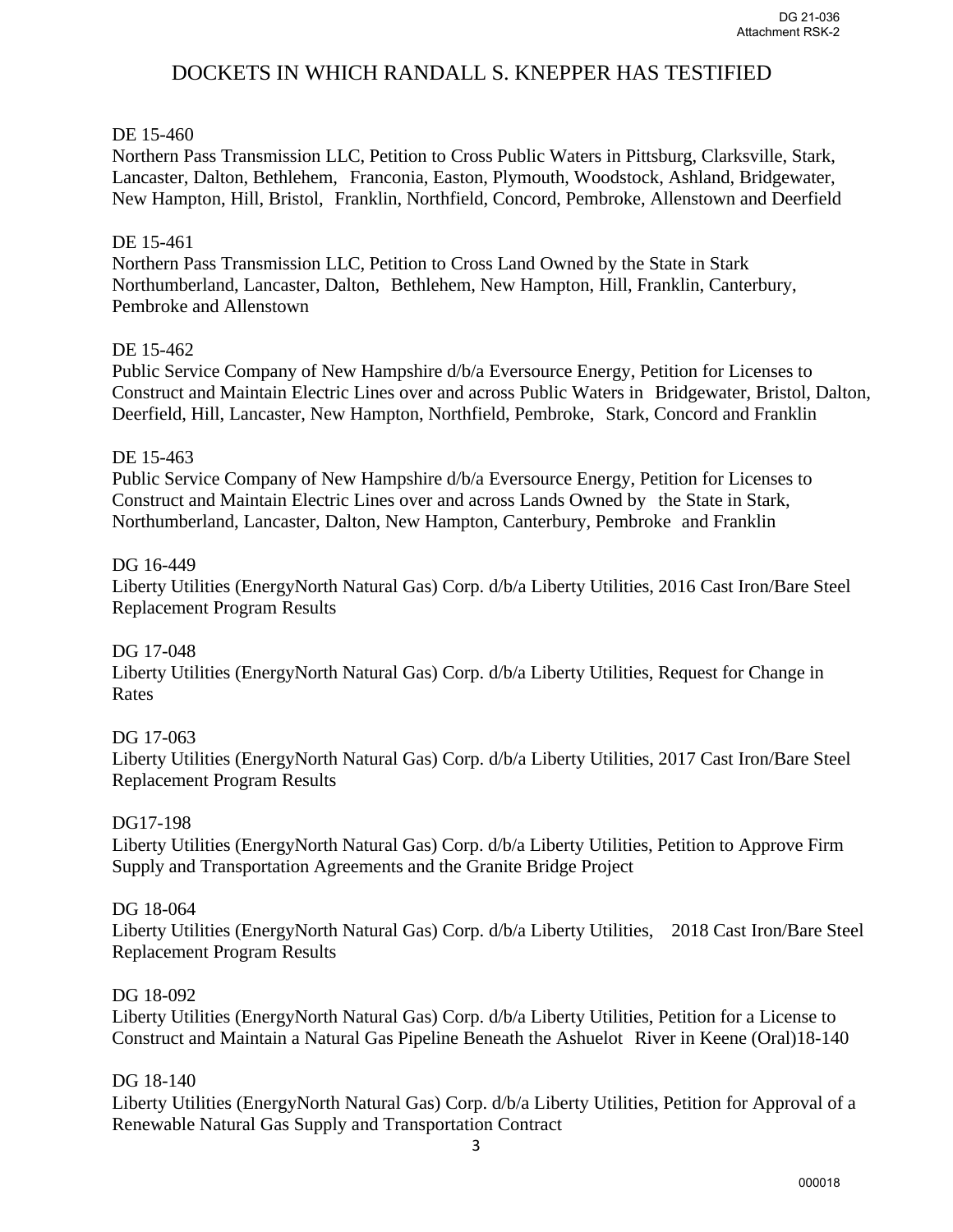#### DG 20-152

Liberty Utilities (EnergyNorth Natural Gas) Corp. d/b/a Liberty Utilities- Keene Division, Winter 2020/2021 Cost of Gas Filing

DG 21-036 Liberty Utilities (EnergyNorth Natural Gas) Corp. d/b/a Liberty Utilities- Petition for Approval of a Renewable Natural Gas Supply and Transportation Agreement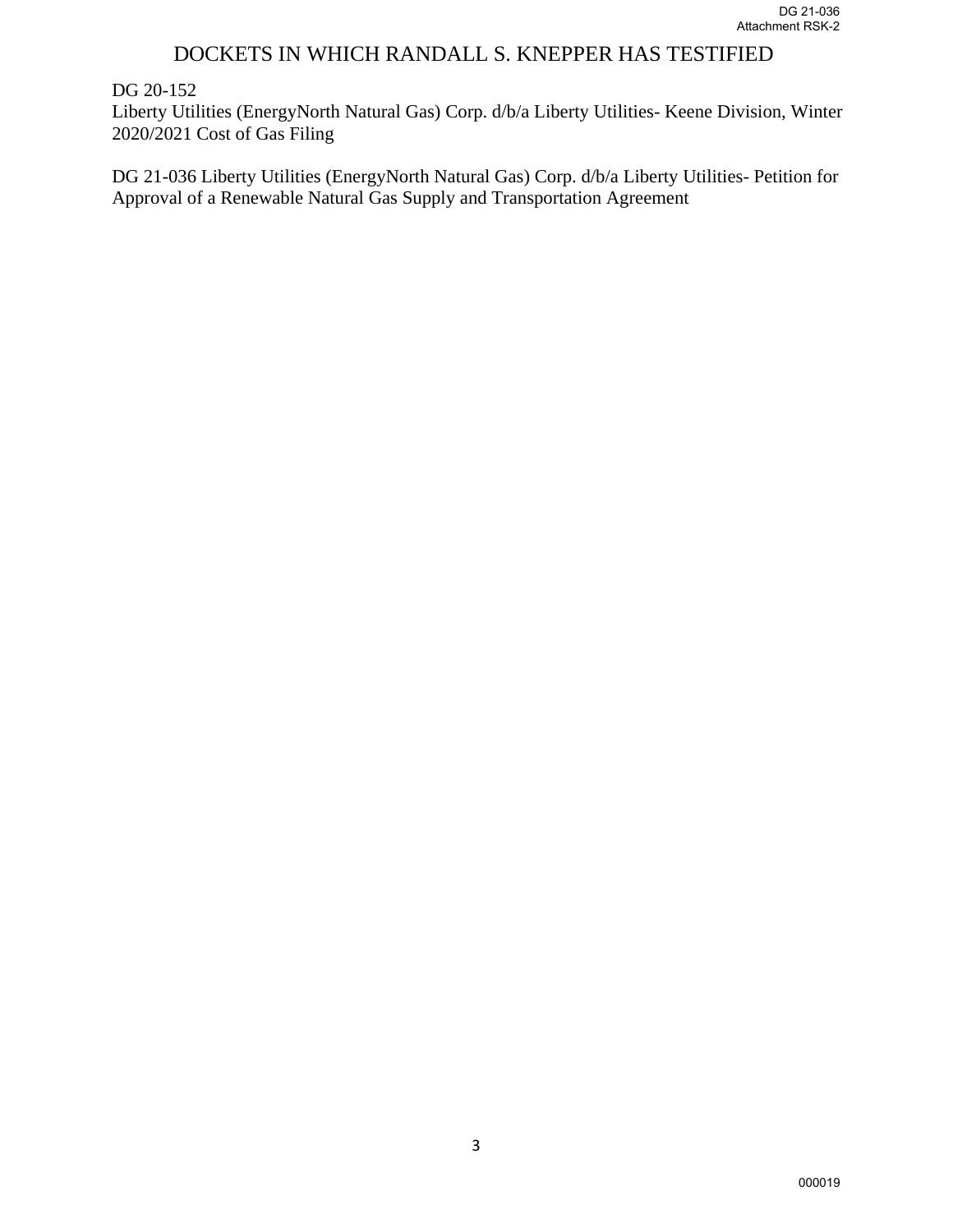#### RULEMAKING PROCEEDINGS

DRM 04-149 RULEMAKING Puc 500, Gas Service and Gas Safety, Proposed Readoption with Amendment

DRM 08-004 RULEMAKING Puc 1300 Pole Attachments-Regular Rules

DRM 08-087 RULEMAKING Puc 800 Rules

DRM 08-091 RULEMAKING Puc 800, Underground Utility Damage Prevention Program Repromulgating Regular Rules

DRM 11-077 RULEMAKING Puc 500 - Rules for Gas Service and Gas Safety, Proposed Amendments

DRM 12-298 RULEMAKING Rules for Pipeline Public Utilities - Puc 1400

DRM 13-090 RULEMAKING Puc 300 - Rules for Electric Service

DRM 16-508 RULEMAKING All Utilities - Puc 800, Underground Utility Damage Prevention Program (DigSafe)

DRM 17-139 RULEMAKING N.H. Code Admin. Rules Puc 1300, Utility Pole Attachment Rules Readoption and Amendment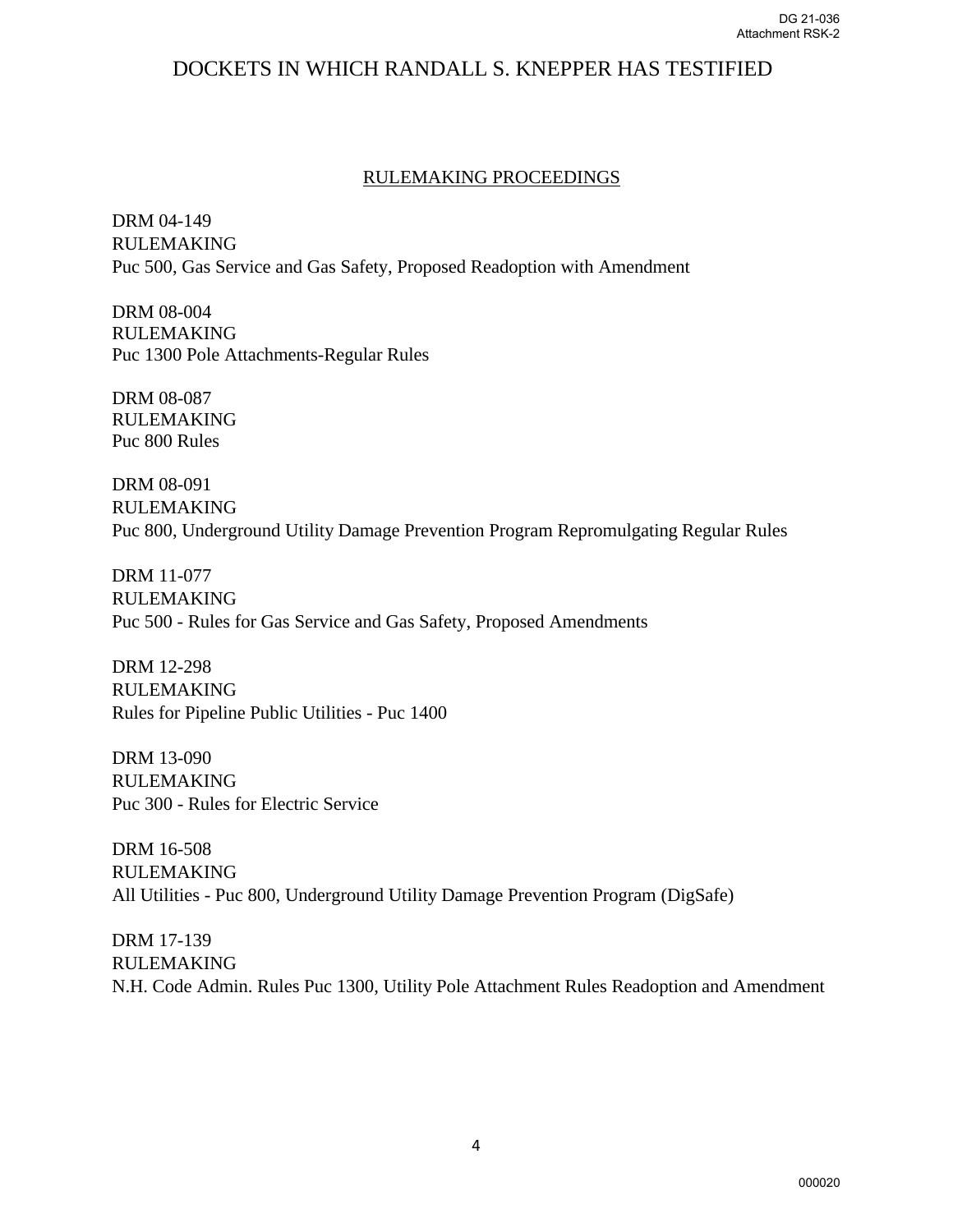# INVESTIGATIONS IN WHICH RANDALL S. KNEPPER HAS LED

## INVESTIGATIONS

- 2008 December Ice Storm After Action Review
- 2011 October Snowstorm After Action Review
- 2014 Thanksgiving Storm After Action Review
- 2014 Eversource Keene Fatality
- 2015 Liberty Keene Plant Malfunction Investigation
- 2015 Unitil Gas Fire Locke Road Hampton Investigation
- 2015 Benton Logging Incident
- 2016 Eversource Phase 2 System Investigation
- 2016 Liberty Keene Operational CO Event of Dec 2015
- 2018 Liberty Adequacy Assessment of Compressed Natural Gas Installation
- 2020 Liberty Electrical Contact Lebanon
- 2021 Abenaki Water Company, Pressure Reduction Project